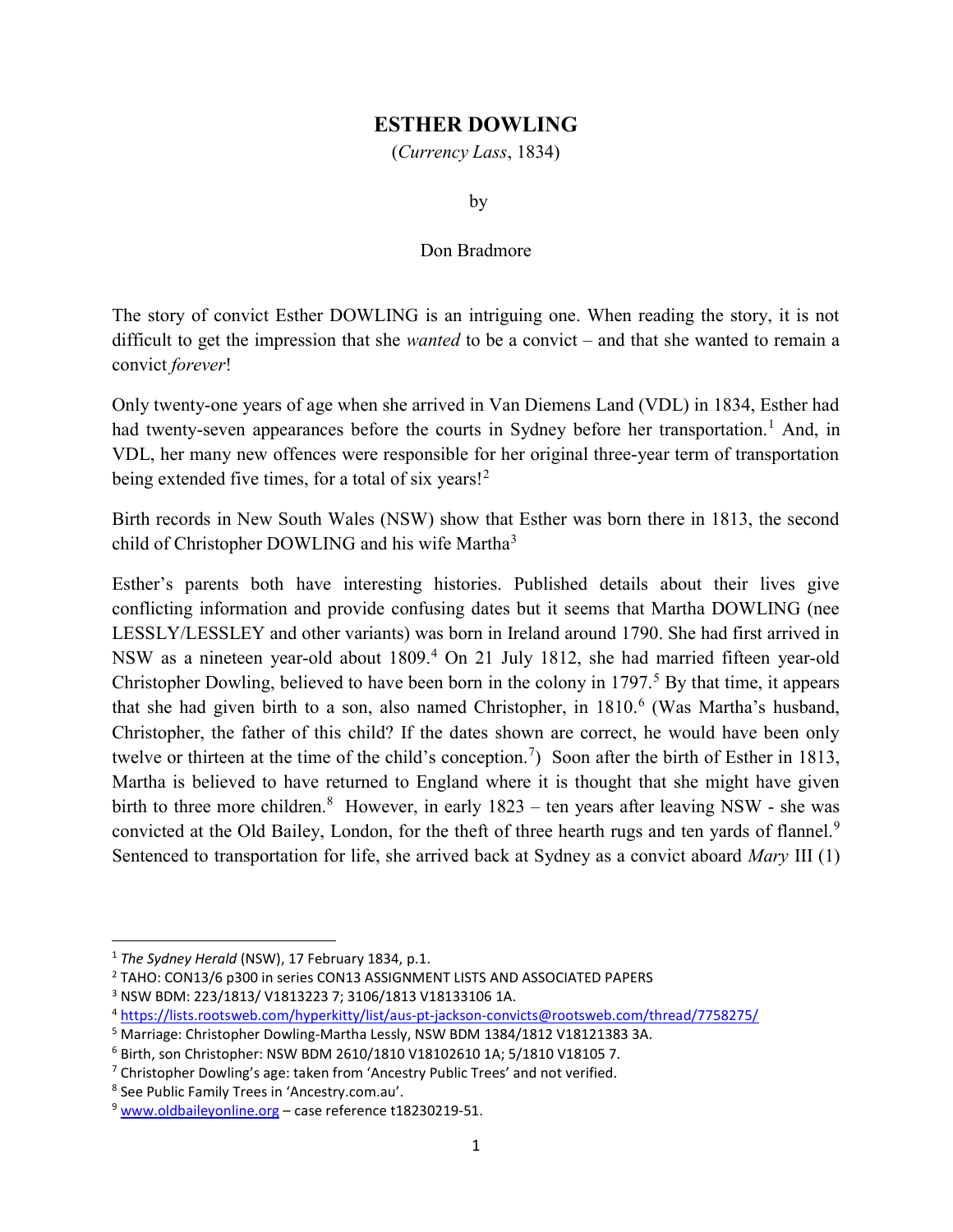on 18 October 1823.<sup>10</sup> It is likely that she was assigned upon arrival to her husband.<sup>11</sup> Between 1825 and 1831, she gave birth to five more children.<sup>12</sup>

When Martha arrived back in NSW as a convict, her eldest daughter, Esther, was about ten years of age. As the eldest girl, Esther probably had to shoulder a lot of the burden of running the house and helping to raise her younger siblings – and it likely that she resented that! Whether that is true or not, it is clear that even as a teenager she was unhappy at home and a very troubled young person.

In August 1830, the following item appeared in a Sydney newspaper:

Esther Dowling, an old acquaintance with the Bench, arrayed in gold bobs or pendants, leghorn hat, China shawl, and Brussels lace frills, was charged with being in George Street on the previous evening, lying on her back ... completely overcome with inebriety; it further appearing that she was a street-walker, and that although only a girl of about eighteen years of age, she would not live with her parents, she was ordered to the Factory for six weeks.<sup>13</sup>

A very troubled young person? Yes, obviously! Dressed up in all her finery, lying on her back in the middle of Sydney's main street, totally drunk! A prostitute! And not her first offence! Far from it! Still only seventeen or eighteen, she was an 'old acquaintance' of the courts! Six weeks imprisonment at the Female Factory at Parramatta!!

Esther's gaol term on that occasion seems to have taught her little. Although not all of her later court appearances were reported in the daily papers, those that were indicate that she was on a downward spiral. In November of the following year, this newspaper report appeared:

Esther Dowling, for having a regular set-to in front of St. James Church during service, was ordered to find bail to keep the peace, in default of which she was sent to jail.<sup>14</sup>

And, in April of the next year:

Esther Dowling, one of the elite, was charged with picking up a carpenter in the employ of Mr. Little, and afterwards picking his pocket of £1. 2s. 6d. Committed to take her trial at the Quarter Sessions.<sup>15</sup>

Interestingly, when Esther was taken to trial on this charge in May 1833, she was acquitted.<sup>16</sup>

<sup>10</sup> https://www.google.com/search?client=firefox-b-d&q=Irish+convicts+Peter+Mayberry

<sup>11</sup> https://lists.rootsweb.com/hyperkitty/list/aus-pt-jackson-convicts@rootsweb.com/thread/7758275/

<sup>12</sup> NSW BDM.

<sup>&</sup>lt;sup>13</sup> The Sydney Monitor (NSW), 28 August 1830, p.2.

<sup>&</sup>lt;sup>14</sup> The Sydney Herald (NSW), 7 November 1831, p.1.

<sup>&</sup>lt;sup>15</sup> The Sydney Monitor, 3 April 1833, p.4.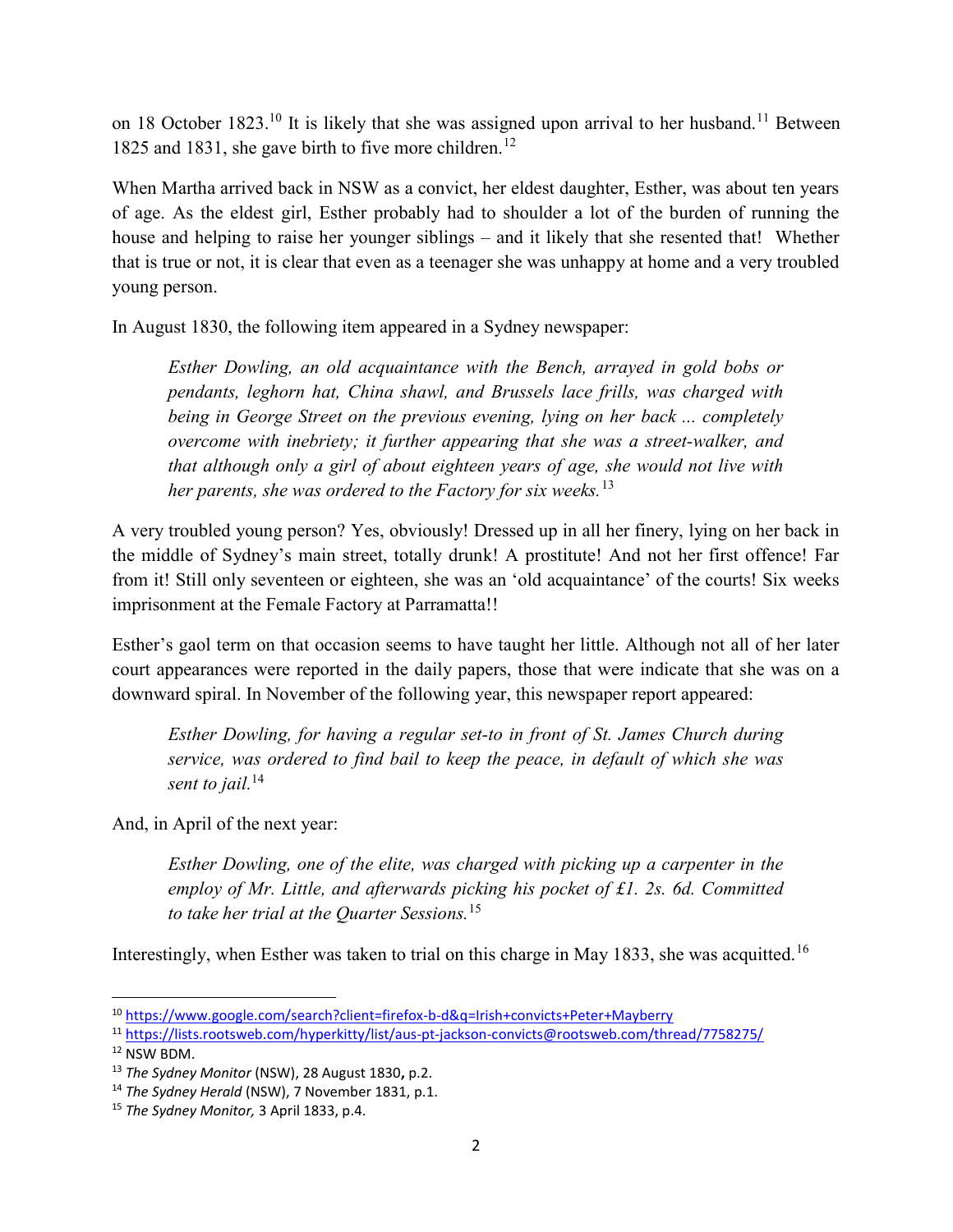In July of the same year, Esther was charged again, this time for the theft of a silk handkerchief from a man she happened to know - but again she was fortunate when the man failed to appear in court to prosecute. In dismissing her, the magistrate told her that it was evident that man had done wrong in failing to press the charge because, if he had not believed she was guilty, he would not have had her arrested in the first place.<sup>17</sup>

By this time, Esther was well-known to the police as 'an idle and disorderly character'. In December 1833, in company with a female acquaintance she accosted a man as he sitting outside his workplace in full daylight. The women told him that he had just dropped something from his pocket. He immediately examined his pockets and, taking out a note of the Bank of Australia, thanked them and replied that he did not think he had dropped anything. Esther then snatched at the note, tore some of it away, and ran off. The next morning, she was apprehended presenting the torn note at a bank. At the court hearing, the magistrate ordered that she be sent to gaol for a month.<sup>18</sup>

In 1833 Esther married a man by the name of John GREEN.<sup>19</sup> Nothing is known about him with any certainty.

The marriage was not destined to last long. Within months, Esther had transgressed again, this time with even more serious consequences. In early February 1834, a constable doing his rounds saw Esther with two men and another woman acting suspiciously in the street. As he approached them, the four began to run. Seeing that they were being followed by the constable, the four separated. The constable, who had recognized Esther, chased after her. As he caught up with her, he saw her drop several articles, including clothing, a half-gallon bottle of spirits and a small keg, to the ground. The constable arrested her and took her to the watch-house. There it was discovered that the items she had dropped had been stolen from a nearby hotel the previous night. She was committed for trial.<sup>20</sup>

When Esther came to trial - on 31 May 1834 – she was convicted of theft and sentenced to transportation for three years. She arrived at Hobart aboard Currency Lass on 31 August that same year.

There, she was described as being five feet two and a half inches (about 158.5cms) tall, of a fair complexion with light brown hair and blue eyes. She stated that she was twenty-one years old and that she had lived away from home for only two months. She admitted that she had been 'on the town' – a prostitute - for two months.<sup>21</sup>

<sup>&</sup>lt;sup>16</sup> The Currency Lad (Sydney), 4 May 1833, p.3.

<sup>&</sup>lt;sup>17</sup> The Sydney Monitor (NSW), 20 July 1833, p.2.

<sup>&</sup>lt;sup>18</sup> The Sydney Herald, 19 December 1833, p.2.

<sup>&</sup>lt;sup>19</sup> Marriage to GREEN: NSW 100/1833 V1833100 17.

 $20$  The Sydney Herald, 13 February 1834, p.1; 17 February 1834, p.1.

 $21$  CON40-1-3,; CON13-1-6 via FCRC database.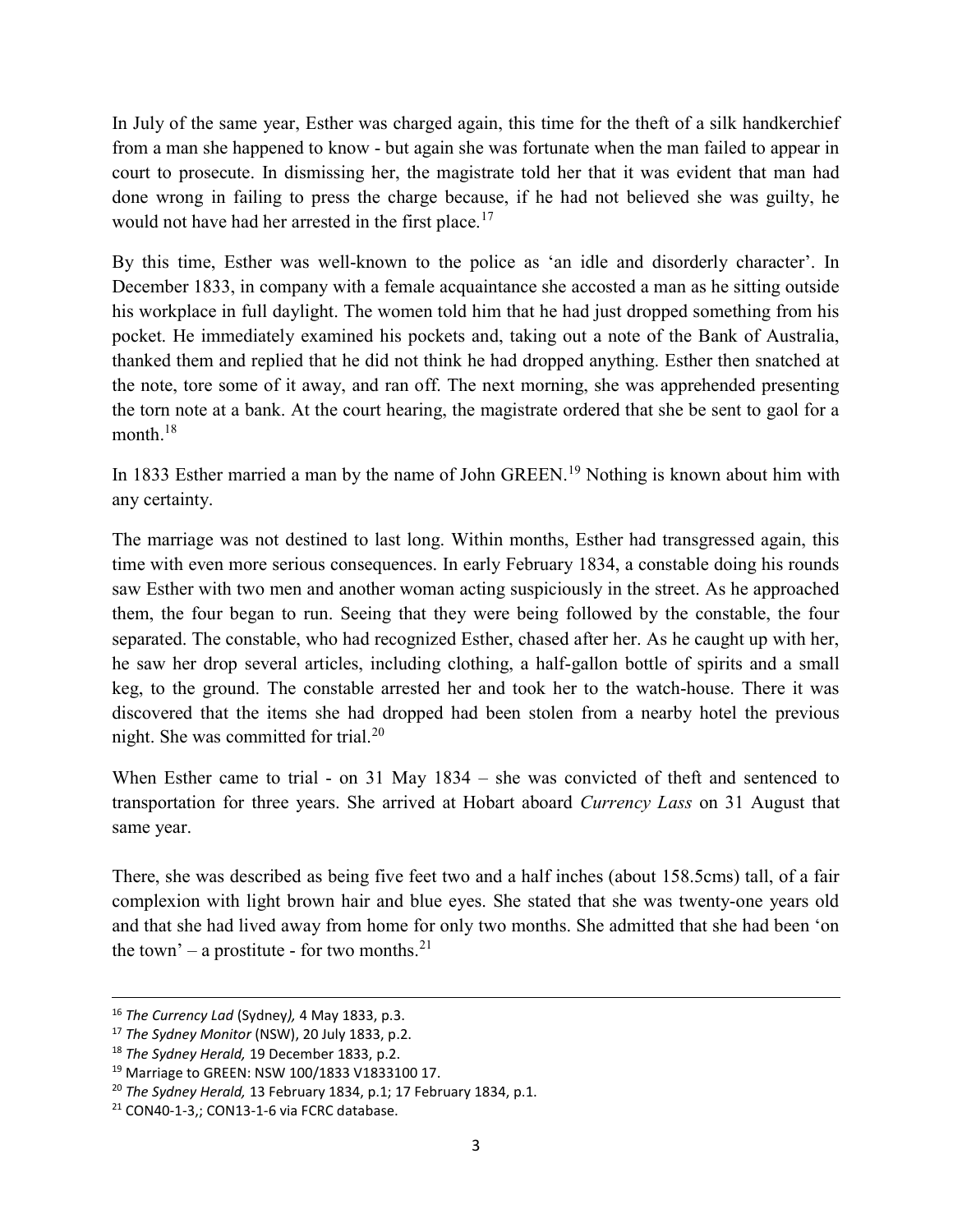Interestingly, Esther stated that she was single. Was this true? Had her marriage to John Green ended within a year or so? Had it ended when she was transported? Did she ever see him again? There is some uncorroborated evidence to suggest that she might have!

Confusingly, Esther was listed in convict records in VDL under two different surnames – Dowling and 'GRADE'<sup>22</sup>. Rightfully, her surname after her marriage eighteen months or so earlier was now 'GREEN'. Why, therefore, was she known as 'GRADE' in VDL? Was this simply a transcription error on her documents? To add to the confusion, she also seems to have been named as Esther WADE in at least one other convict document. Again, was this a transcription error? A corruption of the name 'Grade', perhaps? $2^{23}$ 

It was not long before Esther had committed an offence in VDL. On 23 June 1835, while in the service of a master or mistress by the name of WHITNEY, she was found late at night in the streets of Hobart. She was punished by being sent to gaol for six days where she was fed only on bread and water.<sup>24</sup>

That was to be the first of Esther's many transgressions in VDL. In total, she was charged with offences in the colony seventeen times. In all of these instances, she seems to have been known to her employers and the authorities as 'Esther Grade'.

It should be said, however, that none of Esther's transgressions were vicious. She did not murder, or kidnap, or burn, or bash, or assault with violence. But, taken together, her continual offences suggest that she was always a troublesome nuisance, insolent and ill-disciplined. They appear to show that she cared little about being punished for her actions - or for her eventual release.

On six occasions, Esther was charged with absconding from the households to which she had been assigned. On the first occasion, in February 1836, her original term of transportation was extended by two years. That did not deter her. On the second occasion, in March 1836, her original term of transportation was extended by another year and, in addition, she was punished by being sent to gaol in the notorious 'C' (Crime) Class section of the House of Corrections for three months. Again she was not deterred! On the third occasion, in May 1837, another year was added to her original term of transportation. On the fourth occasion, in October 1837, yet another

<sup>&</sup>lt;sup>22</sup> Index No: 27480 and 19796; Record ID: 1396278 and 1388369; Other Records: 13/1/6, Page 300, via 'Libraries' Tasmania, Tasmanian Government @

https://librariestas.ent.sirsidynix.net.au/client/en\_AU/names/search/results?qu=NI\_NAME%3DEsther&qu=NI\_NA ME%3DGrade.

<sup>23</sup> CON13-1-6, via FCRC website.

 $24$  CON13-1-6.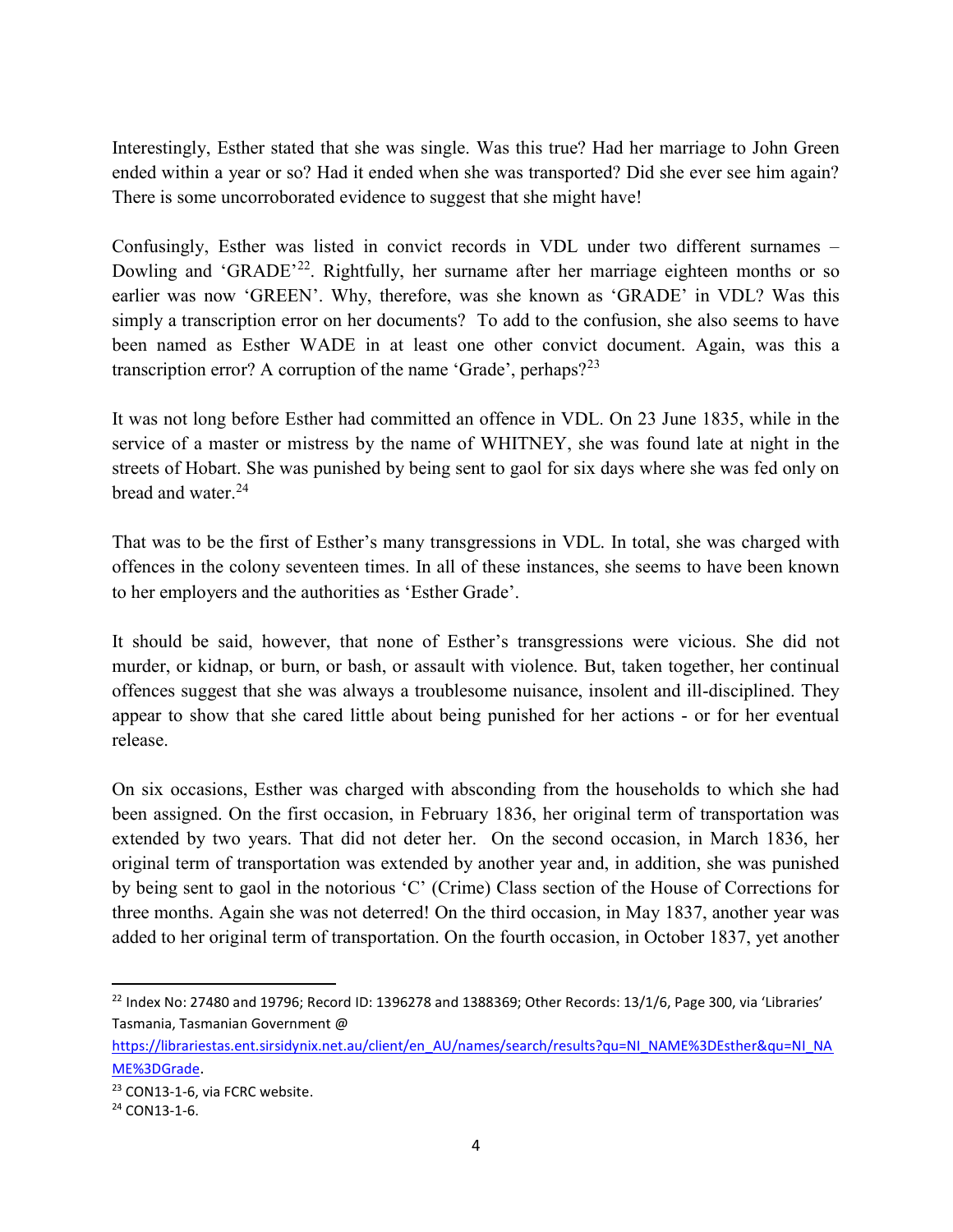year was added. On the fifth occasion, in May 1838, she managed to escape with a sentence of three months, twenty-one days of which were to be spent at the washtubs in the 'C' Class laundry and/or in solitary confinement, again fed only on bread and water. On the sixth occasion, in September 1838, her original term of transportation was extended by another year.<sup>25</sup>

When apprehended after her sixth and final absconding, *The Cornwall Chronicle* (Launceston) informed readers that she had been 'apprehended at George Town, dressed in men's clothes'!<sup>26</sup>

Absconding was not Esther's only offence. In August 1836, she was sent to 'C' Class for being 'absent without leave' and 'drunk'. In July 1837, she served another ten days in solitary confinement for being 'found in the company of a runaway'. In October 1837, while still a prisoner, she spent a month at the 'C' Class laundry washtubs for 'refusing to attend religious instruction in the chapel'. In February 1838, while in the service of BRIGGS, she was sentenced to seven days solitary confinement on bread and water for being 'out after hours'. In October 1838, while again a prisoner in 'C' Class, she spent another fourteen days in solitary confinement, again on bread and water, for 'disorderly conduct in concealing meat in her pocket'. In April 1839, employed in the FLETCHER household, she was charged with 'insolence' but, on this occasion, simply 'admonished'. In September 1839, she was charged with 'misconduct when out of hours' but the charge was not sustained and she was dismissed without penalty.<sup>27</sup>

It is possible that Esther's charge of being out after hours in September 1839 had something to do with a man she had met at about that time. As it happens, on 15 October 1838, she had applied for permission to marry Isaac (also known as James) MILLS, a former convict who had arrived in VDL on Lady Castlereagh twenty-one years earlier – but approval to marry was not granted until July 1839.<sup>28</sup>

On 20 August 1839, Esther and James married at St Luke's Church, Campbell Town. Esther's surname is shown on the marriage entry as 'Grade alias Dowling'. Her age is shown as twentyfour but she must have been at least a year, and possibly two years, older. James's age is shown as thirty-five but could that be correct? If he had arrived on Lady Castlereagh in 1818, he would have been only about fourteen at that time!. His occupation is shown on the marriage entry as 'brick maker'.<sup>29</sup>

 $\overline{a}$ 

<sup>25</sup> CON40-1-3, via FCRC website.

<sup>&</sup>lt;sup>26</sup> The Cornwall Chronicle, 15 September 1838, p.2

<sup>&</sup>lt;sup>27</sup> CON40-1-3, via FCRC website.

 $28$  Permission: CON52/1/1/, page 120.

<sup>29</sup> RGD37/1/1 469/1839, Avoca, Tasmania.